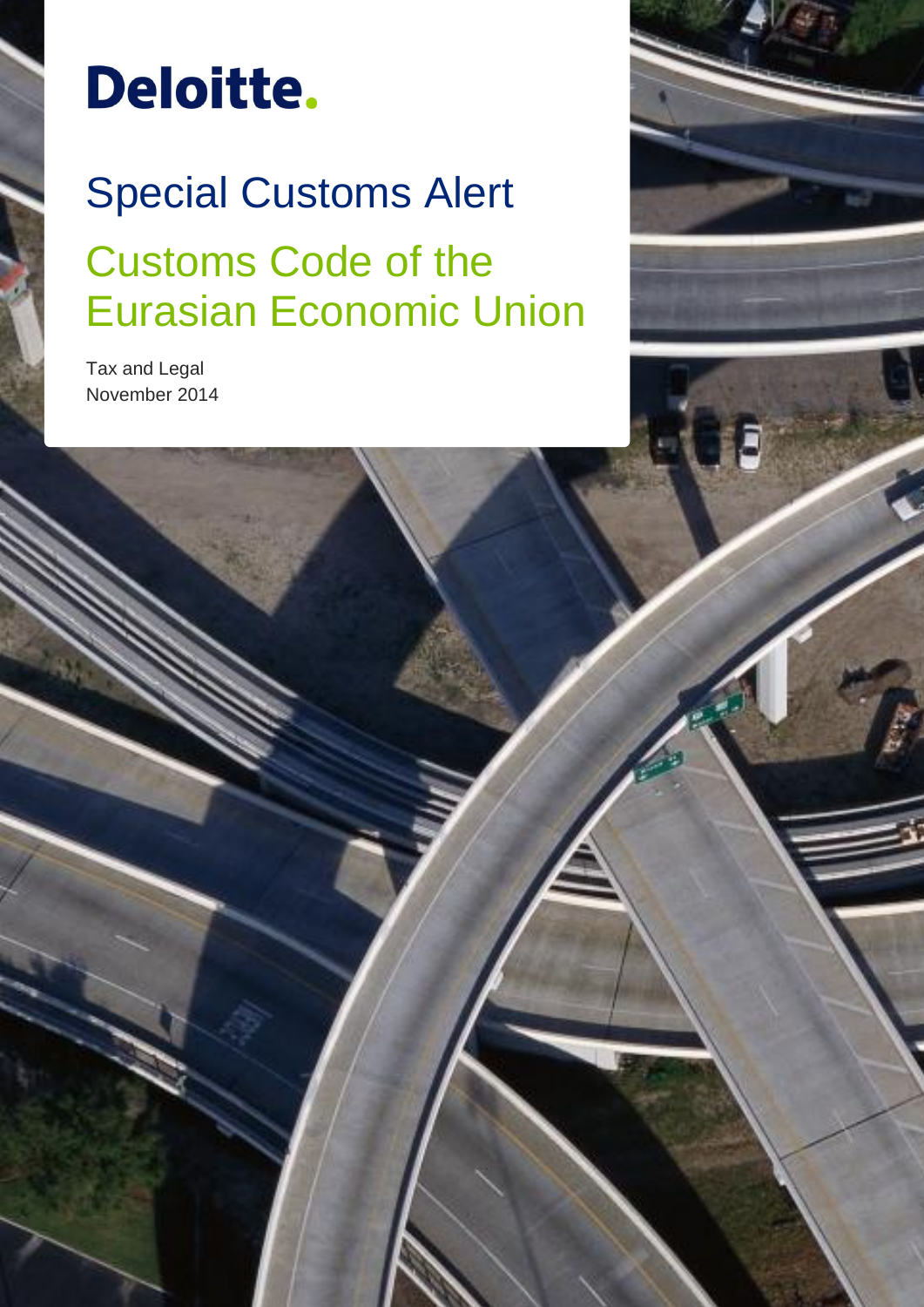#### **Discussion of the Draft Customs Code of the Eurasian Economic Union**

On 27 October 2014, the National Chamber of Entrepreneurs of the Republic of Kazakhstan (the "National Chamber of Entrepreneurs") held a roundtable dedicated to "the Customs Code of the Eurasian Economic Union: the Possibilities and Threats for Business" for representatives of the Ministry of the National Economy, customs authorities and the Astana and Almaty business community.

During the lively discussions and exchange of ideas, the parties noted that this was the first time that the business community had been allowed to take part in the discussion of the Draft Customs Code of the Eurasian Economic Union ("EEC Customs Code"). According to representatives from the state authorities, "the business community had received not only the chance to talk about its problems and bring them up in front of the authorities, but also to work directly on the wording of the document".

However, according to the National Chamber of Entrepreneurs, there are some significant issues that could not be resolved during the discussions at both the expert group and the working group levels which involved leaders from the ministries and departments of three countries (Russia, Kazakhstan and Belarus).

In this special edition, we comment on some of the positive and negative changes expected in the EEC Customs Code that were brought up at the roundtable.

#### **What advantages and possibilities does the EEC Customs Code bring to business?**

- emphasis on electronic customs declaration (written in exceptional cases)
- the automation of the release and rejection of goods, customs monitoring using customs authority information systems to verify documents and (or) data
- a "one-stop-shop" for operations related to the arrival (departure) of goods in (from) the customs, with customs declaration and release of goods
- improvements to data shown in declarations and transit declarations
- the ability to file declarations without having to provide the documents on which they were based to customs
- the release of goods within four hours from the moment a customs declaration is registered
- the possibility of releasing goods before the customs authorities have completed controls
- an increase in the categories of legal entities entitled to receive the status of Authorized Economic Operator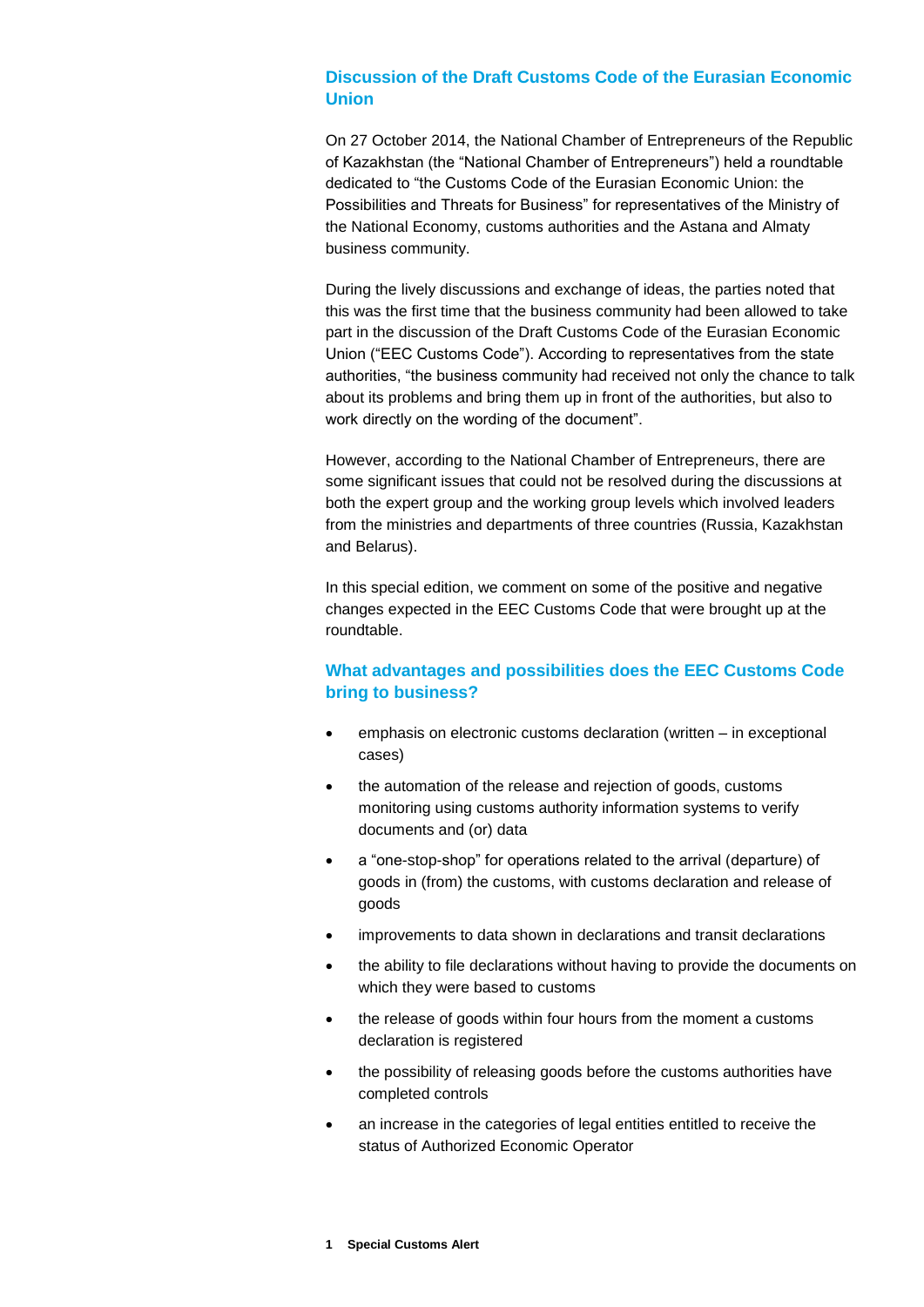#### **What are the threats of the EEC Customs Code to business?**

#### **Additional financial expenses**

• Interest on import customs duties and taxes when converted products of temporarily imported goods are released for domestic consumption

Reference. Currently in force in Russia and Belarus. According to the National Chamber of Entrepreneurs, costs involved in managing the mechanism for collecting interest exceeds any amounts actually collected and will create additional barriers for business

 The list of payments (special, anti-dumping and compensation duties) applied by the customs authorities to secure payment for customs transit procedures has been expanded

Reference. Including the above payments in security for transit procedures will divert working capital. Furthermore, the above payments are not covered by customs law

• The right of the customs authorities to determine the physical characteristics and classify goods, establish the origin and customs value of goods themselves – if after release they have not received documents or the documents they received are incorrect

*Reference.* The Customs Union countries have difference statutes of limitation (for example, in Kazakhstan it is 5 years and in Russian - 3). Therefore, the customs authorities' discovery of inaccurate data for the  $4<sup>th</sup>$ and 5<sup>th</sup> years of companies' activities in Kazakhstan will create unequal conditions compared to companies in Russia

#### **Administrative barriers**

 The expansion of the list of data in declarations – entrepreneurs will admittedly be obliged to declare data on the purchaser and seller of goods, the price per unit ad trade marks.

*Reference.* The Kazakhstan Administrative Violations Code establishes accountability for the inaccurate declaration of goods, irrespective of the division of declared data into core and additional

- A ban on preliminary customs declaration for goods in relation to which acts have been published but that have not yet entered into force determining rates of customs duties, taxes, and that also change the conditions for providing concessions
- The customs authorities' ability to demand certificates confirming the origin of goods in the event it is discovered that the goods may be subject to bans and restrictions; special, protective, anti-dumping and compensatory measures or special quotas. At the same time, goods are not released until a certificate of origin is presented

*Reference.* As requirements to apply restrictions with respect to protective, anti-dumping and compensatory measures are, as a rule, established at the customs border for transit procedures, freight forwarders are unable to meet them, which results in a rejection of the goods.

**2 Special Customs Alert**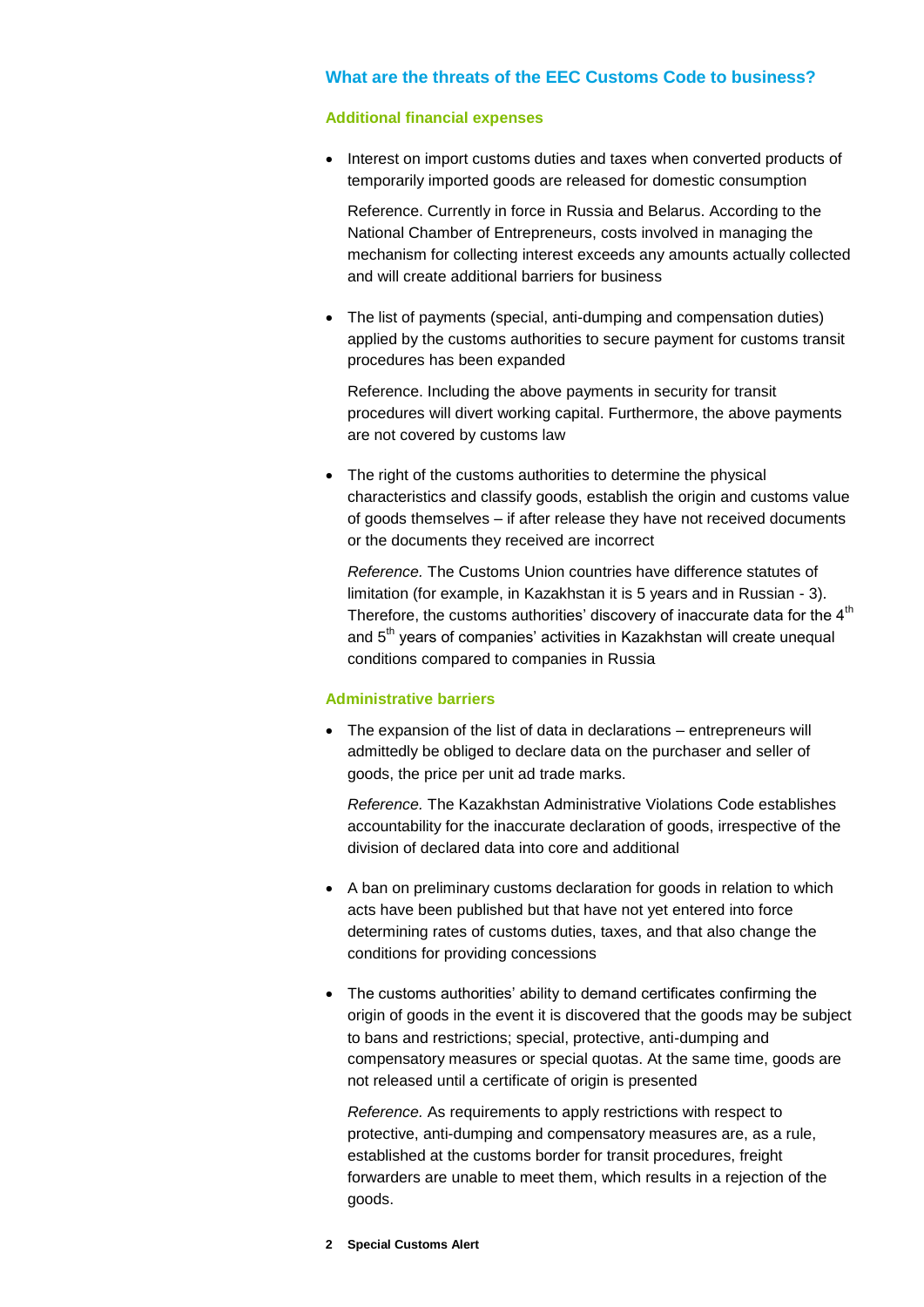#### **Future steps**

As noted at the round table, the draft EEC Customs Code is close to completion, after which it will be sent for governmental approval with the Customs Union members.

Given the numerous questions from the business community, the National Chamber of Entrepreneurs sent a suggestion to the Ministry of the National Economy to have the issues discussed at a session of the Coordinating Council for Economic Integration.

The intention is to have the new EEC Customs Code introduced into force from 1 January 2016, unless a different deadline is decided.

As the new EEC Customs Code differs from the current Customs Union Customs Code in terms of structure and content, we are planning to tell you about the expected changes and new approaches to customs regulation in the EEC in upcoming issues.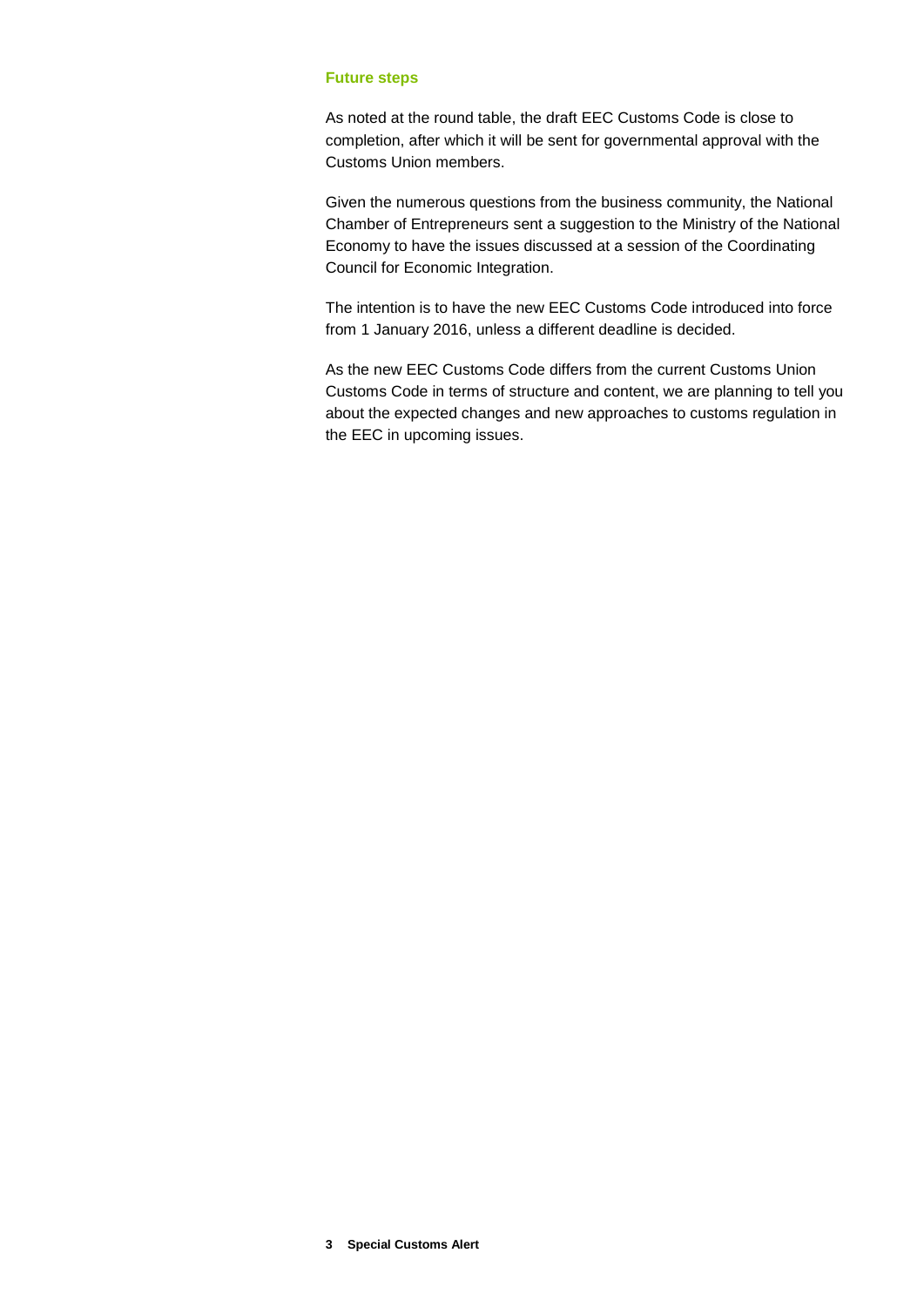## How Deloitte can help

The Deloitte Customs Group was established to offer clients a multifaceted approach to their business needs and provide them with highly professional consulting services in the field of customs legislation.

Our Customs Group provides services that are specifically designed to help companies performing foreign economic activities understand and successfully apply statutory rules and regulations regarding the import and export of goods.

We have a team of specialists working on these engagements, and all have the necessary theoretical and practical knowledge of customs procedures and laws to provide you with a quality and professional service.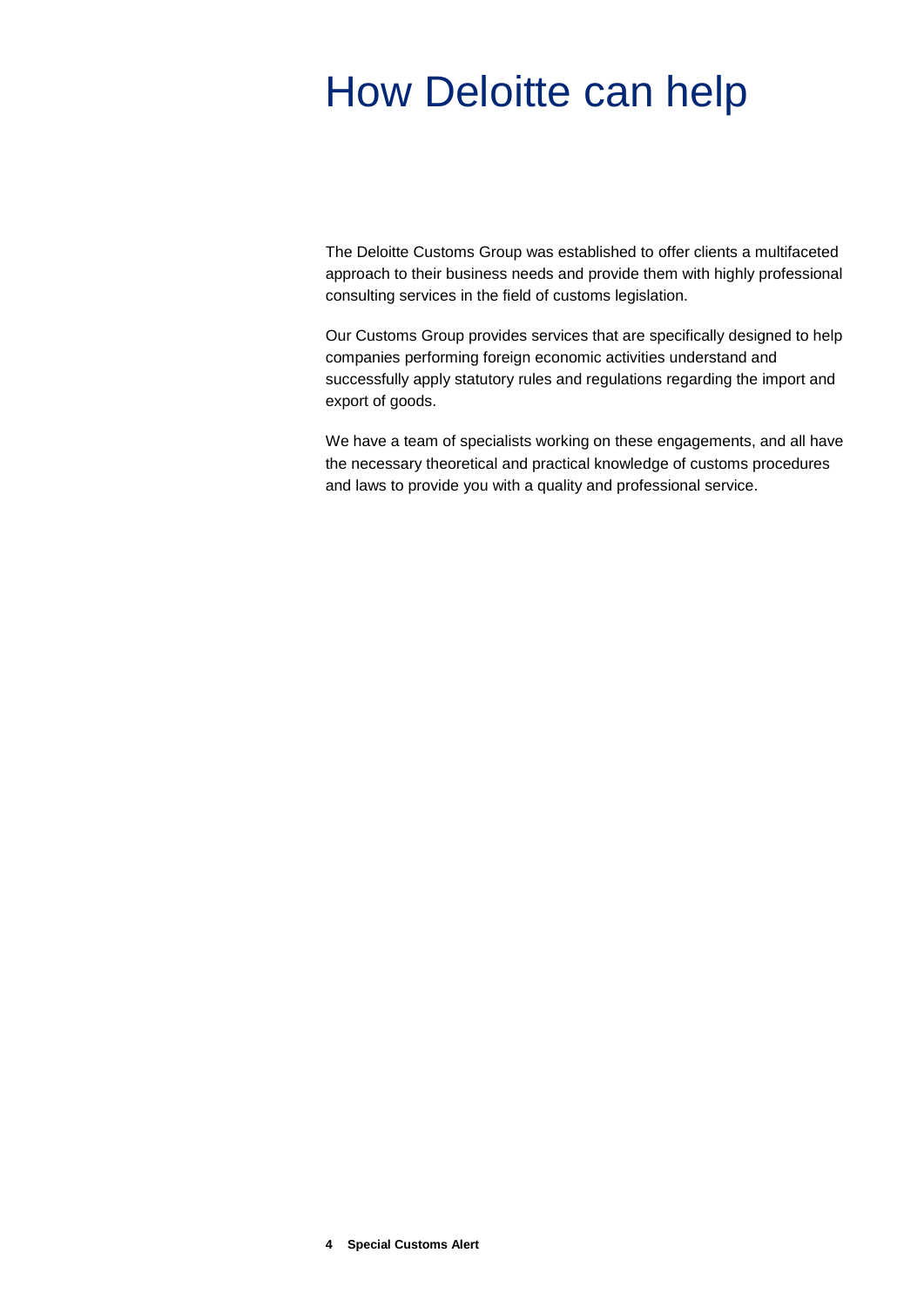### **Contacts**

#### **Almaty**

**Vladimir Kononenko**  Tel.:+7 (727) 258 13 40 Fax: +7(727) 258 13 41 Email: [vkononenko@deloitte.kz](mailto:vkononenko@deloitte.kz)

#### **Atyrau / Aktau:**

**Anthony Mahon** Tel.: +7 (727) 258 13 40 Fax: +7(727) 258 13 41 Email: anmahon@deloitte.kz

#### **Astana**

**Sholpan Dossymkhanova** Tel.:+7 (717) 258 04 80 Fax: +7(717) 258 03 90 Email: sdossymkhanova@deloitte.kz